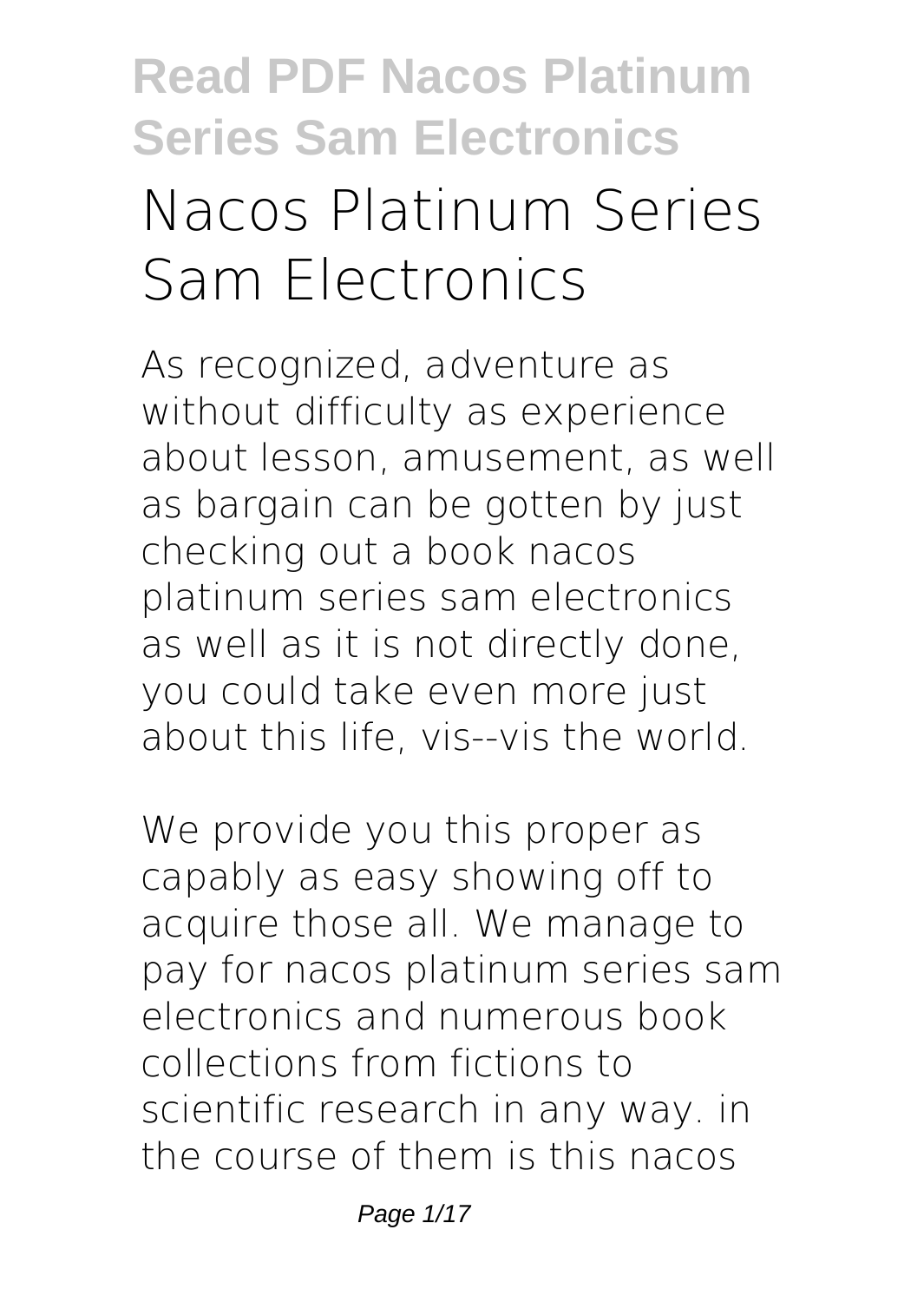platinum series sam electronics that can be your partner.

SAM Electronics ECDISPILOT Basic - Installing AVCS Base Media *ECDIS SAMPILOT Module 5 Route planning*

ECDIS SAM ELECTRONICS CHARTPILOT 1100 - ОбзорWe Could Produce Free Energy From Molecules By Using Graphene! SAM Chartpilot 1100 ECDIS-Installing AVCS Media *FR Plays | Serious Sam: Seriously Stupid Remaster* ECDIS ENC weekly update (Sam Electronic Platinum) SAM ECDIS Turning Radius SAM Electronics ECDISPILOT Basic - Finding your UPN How social media makes adolescence even harder Quantum Quirk John Martinis: Quantum Circuits Page 2/17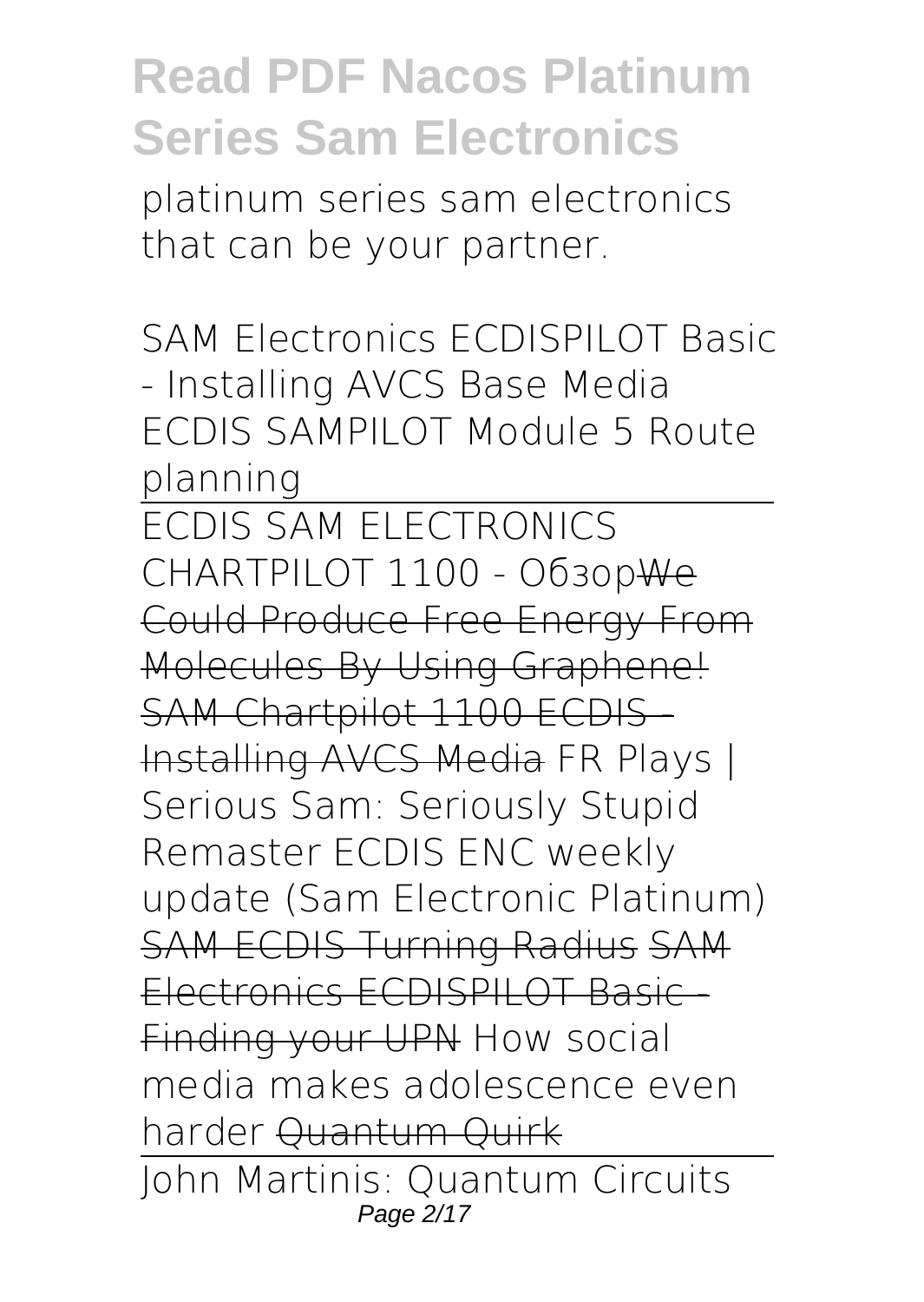and Macroscopic Quantum Systems

Free Energy BS! || Magnet PC Fan, Bedini Motor

How to ALIGN With The ENERGY Of MONEY \u0026 ABUNDANCE - POWERFUL Law of Attraction Technique!*Will FCEL Stock Hit \$20 Soon?* Quantum circuits and algorithms (ep3) Getting Started in Celestial Navigation (The Marine Sextant) The first-ever BMW iX - Unveiling. | #NEXTGen 2020.

You don't know how Quantum Computers work! Navigation -Chart Navigation (Chart Plotting Part 1) *Science Behind the News: Quantum Computing Small Quantum Fourier transforms | QuTech Academy* Phys 137B #27 Dirac equation,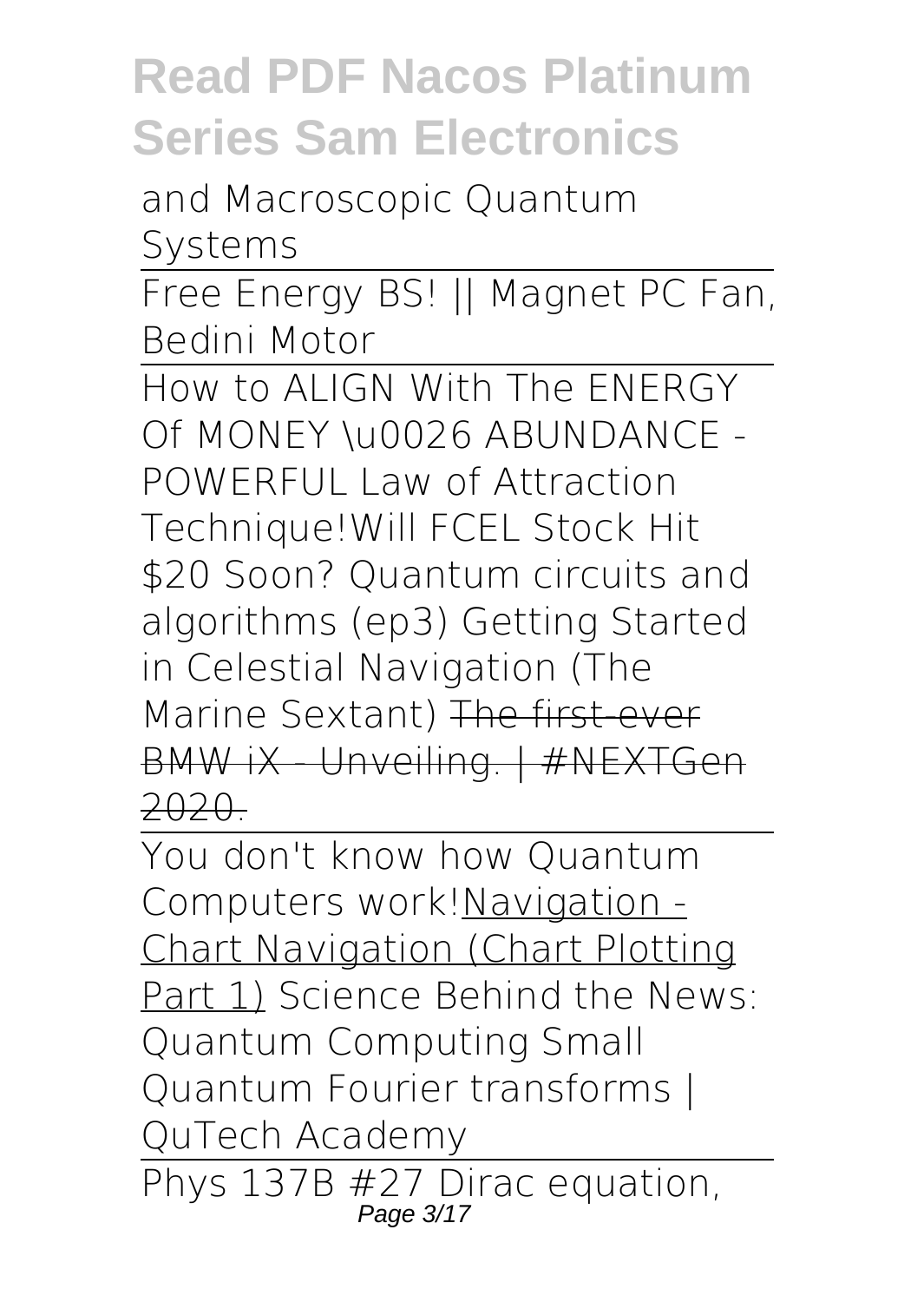spinID Quantique's Quantum Sensing solutions *New Quantum Materials for Atomic-Scale Electronics - Bob Westervelt* SAM Chartpilot 1100 ECDIS - Installing ENC Permits SAM Electronics ECDISPILOT Basic - Installing AVCS Update Media SAM Electronics ECDISPILOT Basic - Installing ENC Permits ECDIS \_Introduction Part 1 Gamma Matrices and the Clifford Algebra **Nacos Platinum Series Sam Electronics** Business. SAM Electronics, an L-3 Communications company, announced today the release of its newest Vessel Control System, the NACOS (Navigation Automation Control System) Platinum Series, a complete series of next-generation Page 4/17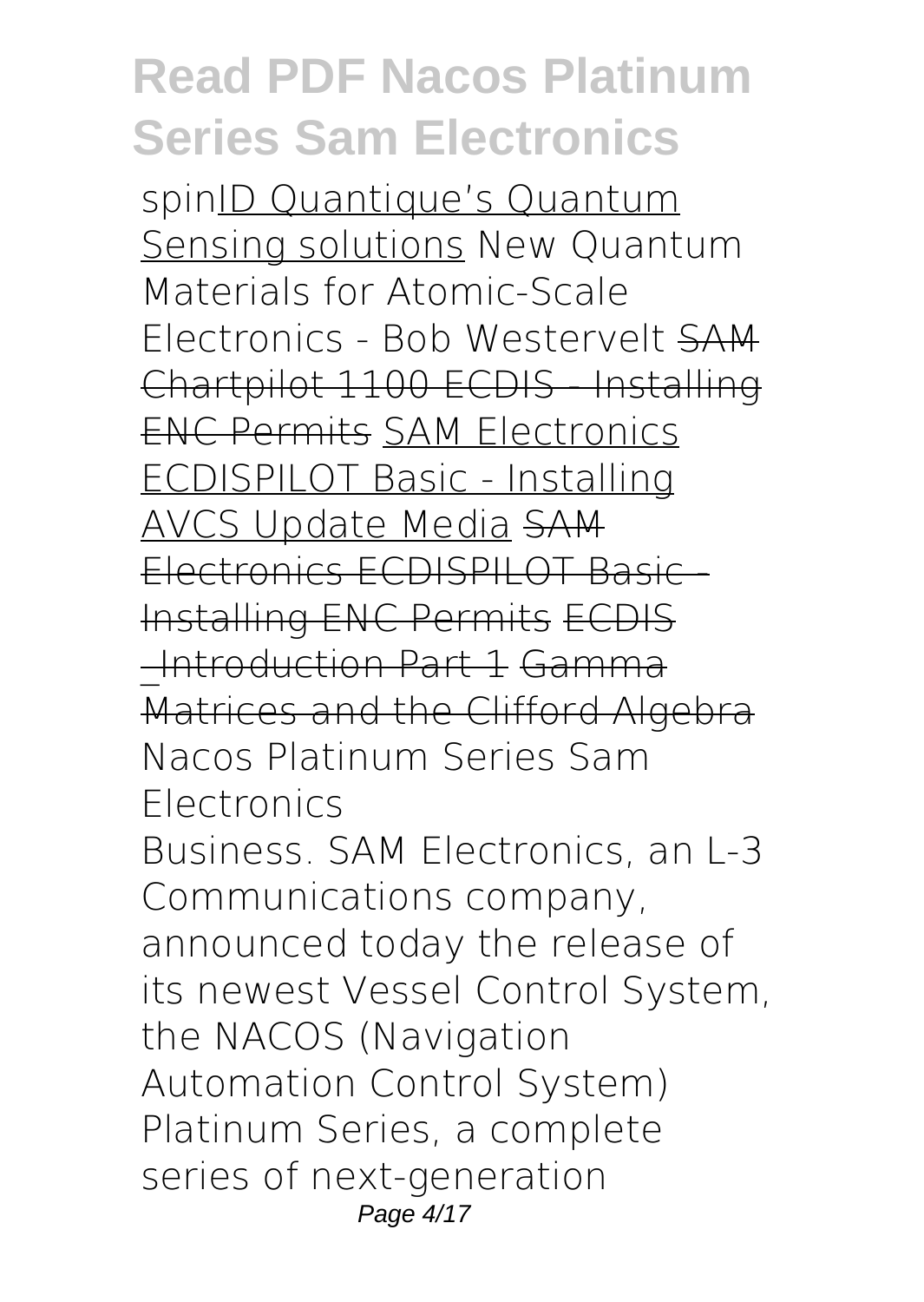navigation, automation and control systems. Jointly developed by SAM Electronics, Lyngsø Marine of Denmark and L-3 Valmarine of Norway, the series provides the full range of functionality for vessels of all types and sizes and offers unprecedented levels of usability ...

**SAM Electronics introduces new NACOS Platinum series ...** NACOS Platinum Series The new SAM Electronics Monitoring and Control System MCS Platinum is dedicated to improving ship operations via increased safety and reliability. MCS Platinum builds upon decades of design and engineering expertise in the realms of ship alarm and control Page 5/17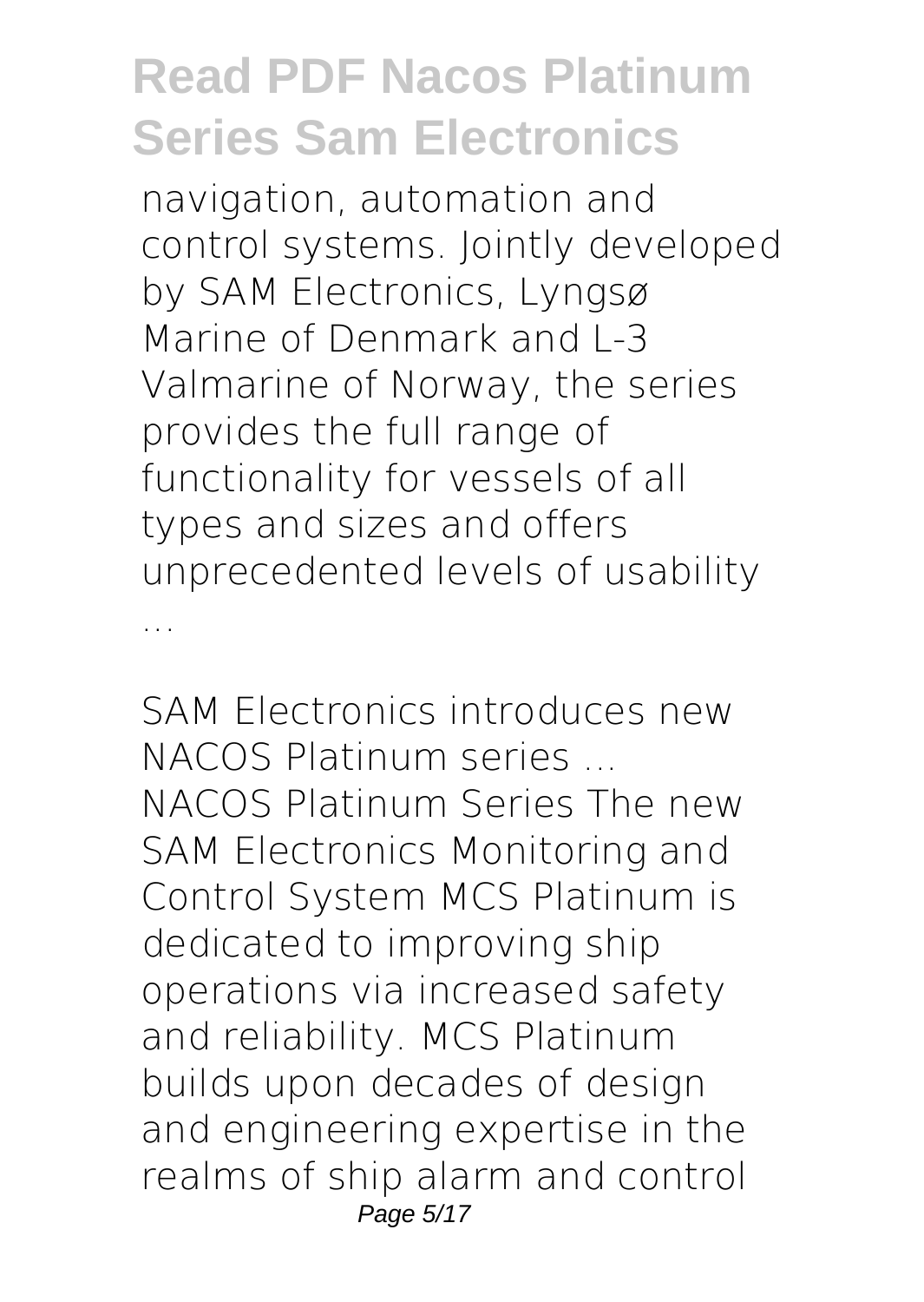systems. The result is the safest

**NACOS Platinum Series - L3 Power Systems** SAM Electronics. The new Propulsion Control System PCS Platinum draws upon all our experience in the marine market and know-how from thousands of installations. The result is a highly flexible system, built up from proven and variable software control functions designed to meet the demands of the modern sea-going vessel.

**NACOS Platinum Series - L3 Power Systems** NACOS OBSB The Home Page Concept NACOS Platinum series Navigation Automation Control System fi diluí MunUuring h( Page 6/17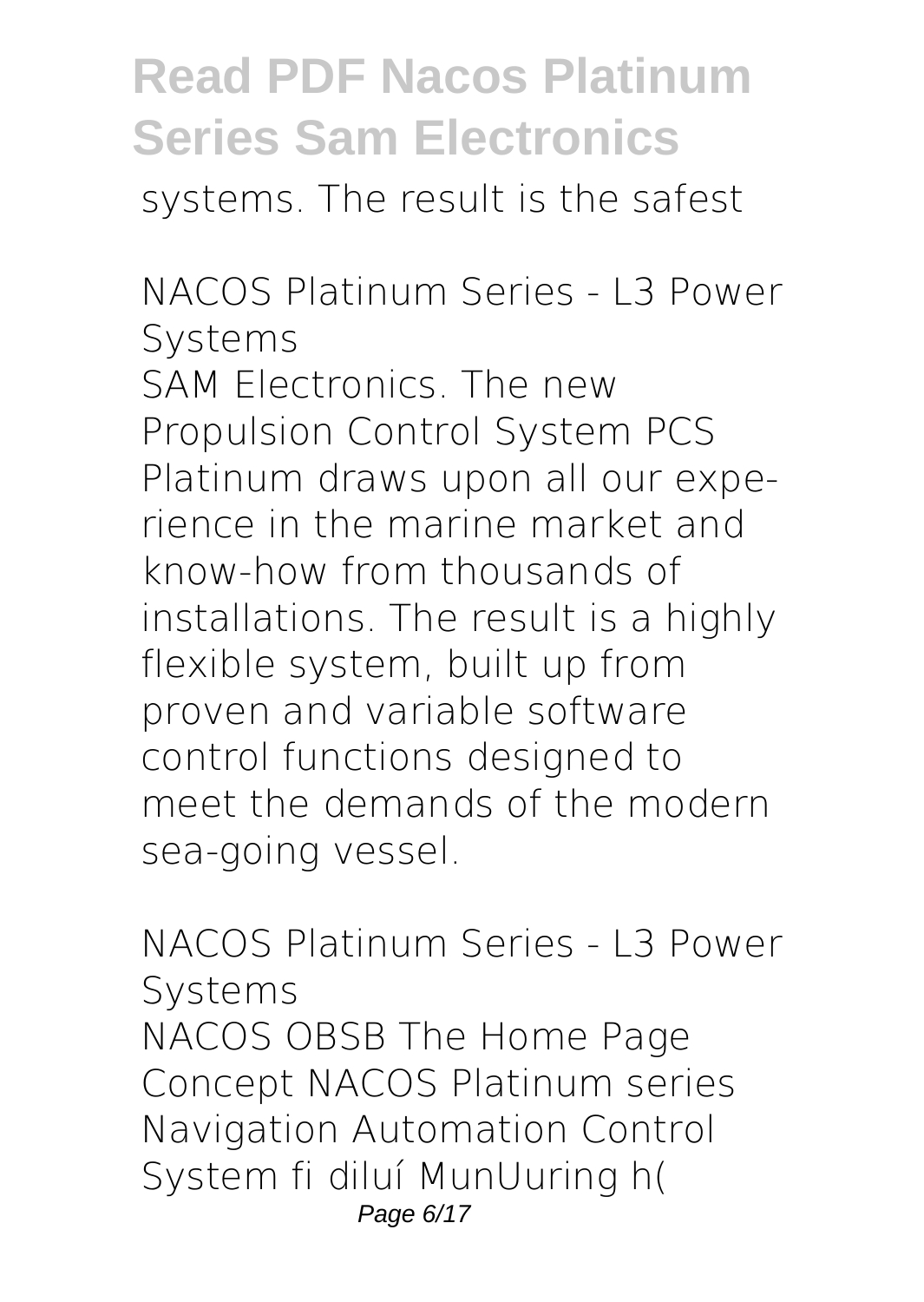!!>]?> Mumluriny Alymi I itil Empowering Crew - Extending Capabilities - Exceeding Expectations Detailed technical information is available from: SAM Electronics GmbH Phone: +49 (0)40-88 25-2841 Products Automation, Navigation and Communication Fax +49 (0)40 - 88 25 - 41 16 22763 Hamburg N Germany www.sam-electronics.de

**NACOS Platinum - Wärtsilä SAM Electronics - PDF Catalogs ...** NACOS Platinum Series The Captain´s First Choice Safety, accuracy and reliability are paramount in modern high seas navigation. Increasing traffic and improved international standards require precise navigation systems to aid information Page 7/17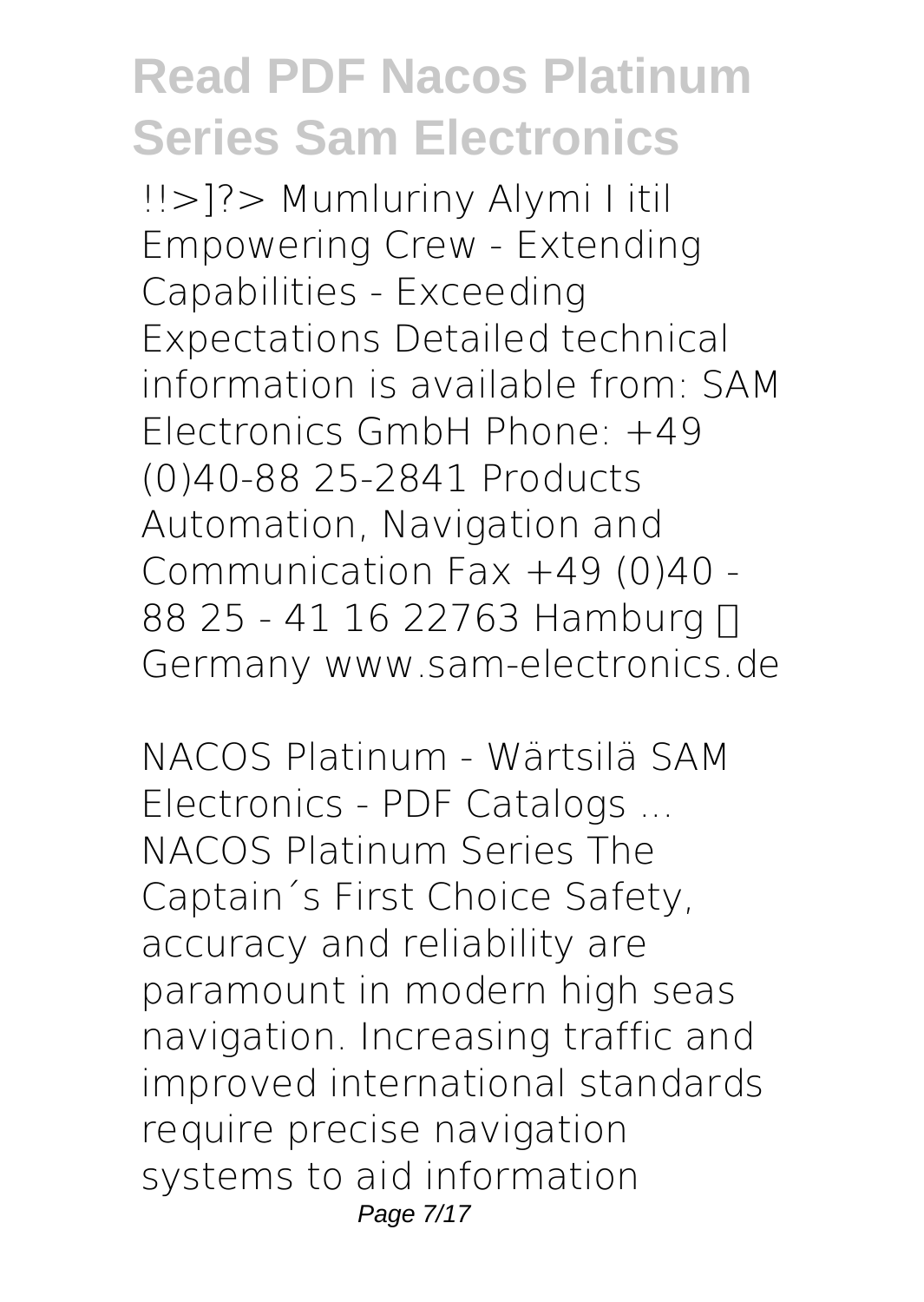management and collision avoidance. For the right information at the right time, the SAM Electronics Platinum series is the ultimate choice in modern navigation equipment.

**MULTIPILOT Platinum NACOS Platinum Series - Wärtsilä SAM ...** Our leadership position is now once again emphasised with the introduction of the new Wärtsilä NACOS VALMATIC Platinum system, a fourth generation technology platform for modern ships. This innovative technology is the result of 30 years of experience, and is a powerful state-of-theart distributed process control and monitoring system.

**NACOS VALMATIC Platinum -** Page 8/17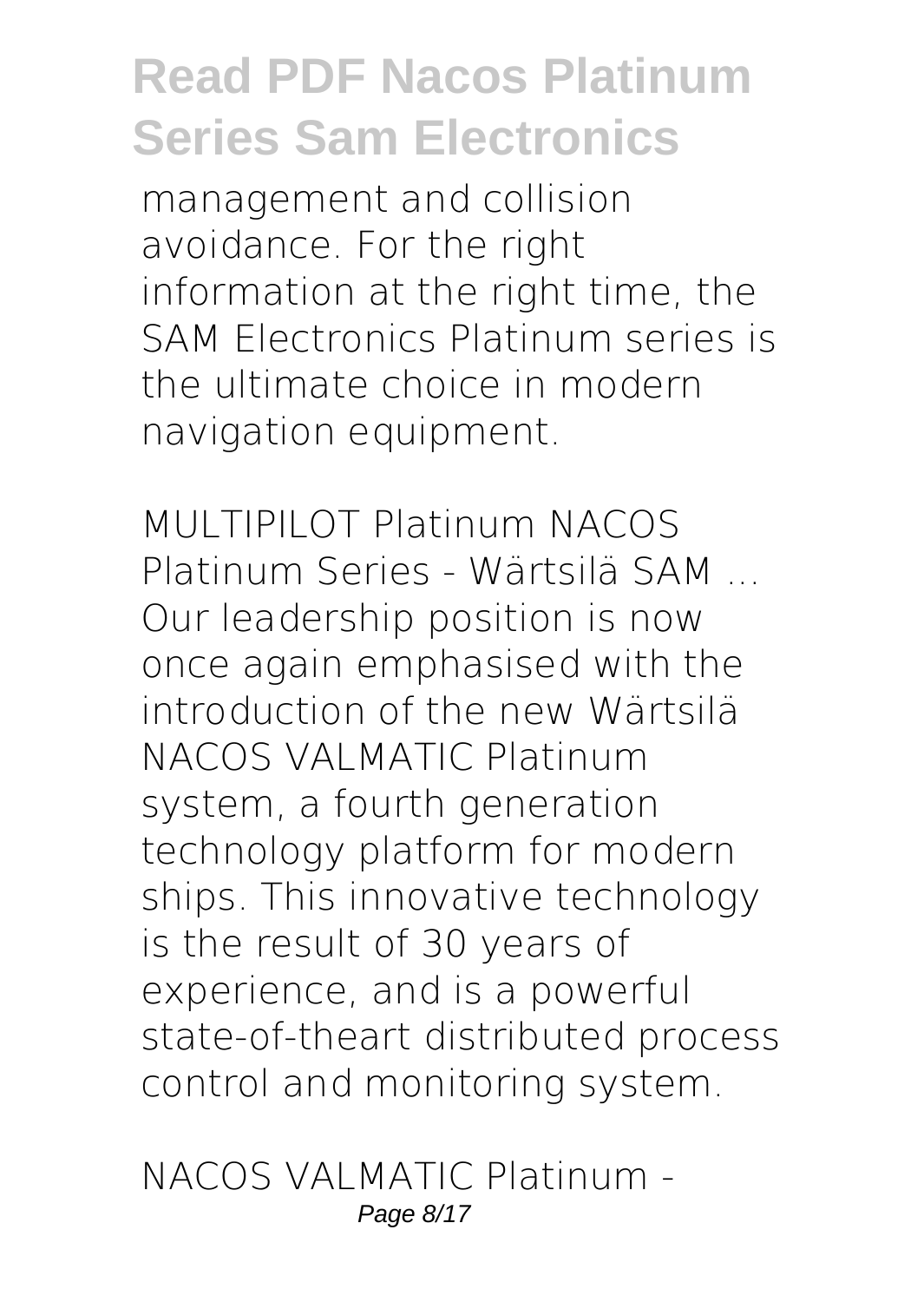**Wärtsilä SAM Electronics - PDF ...** NACOS (Navigation Automation Control System), a Platinum Series of next-generation navigation, automation and control systems has been launched by SAM electronics, an L-3 Communications company. Made by a joint collaboration of SAM Electronics, Lyngsø Marine of Denmark and L-3 Valmarine of Norway, the new innovative series provides monitoring and controlling features for all types and sizes ...

**New NACOS Platinum series vessel control system by SAM ...** The Wärtsilä ECDISPILOT Platinum exceeds the demands of a standard ECDIS by a comprehensive variety of Page 9/17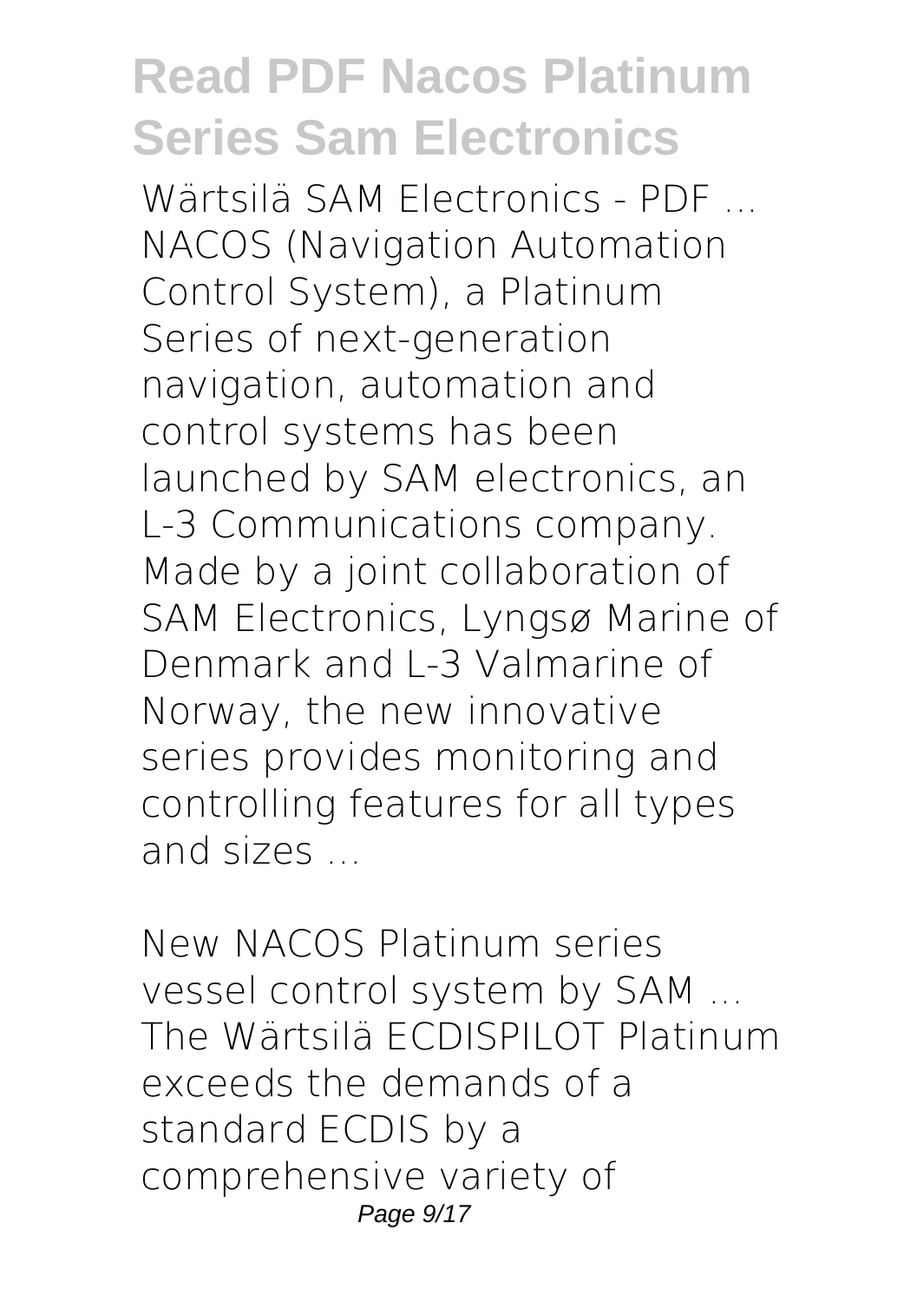intelligent support functions for effective route planning and monitoring. Standard interfaces from AIS and NAVTEX are incorporated within the ECDIS. Optionally, weather forecast information is available on a separate layer which can be used for intelligent route and schedule planning.

**Ship ECDIS - NACOS ECDISPILOT Platinum - Wärtsilä SAM ...** SAM NACOS Platinum 7. 3 The Public Key. The Admiralty Vector Chart Service currently uses the IHO.CRT, issued by the International Hydrographic Organisation, to authenticate its AVCS ENCs. The IHO Public Key is included in all AVCS media. The IHO.CRT is hard coded into the Page 10/17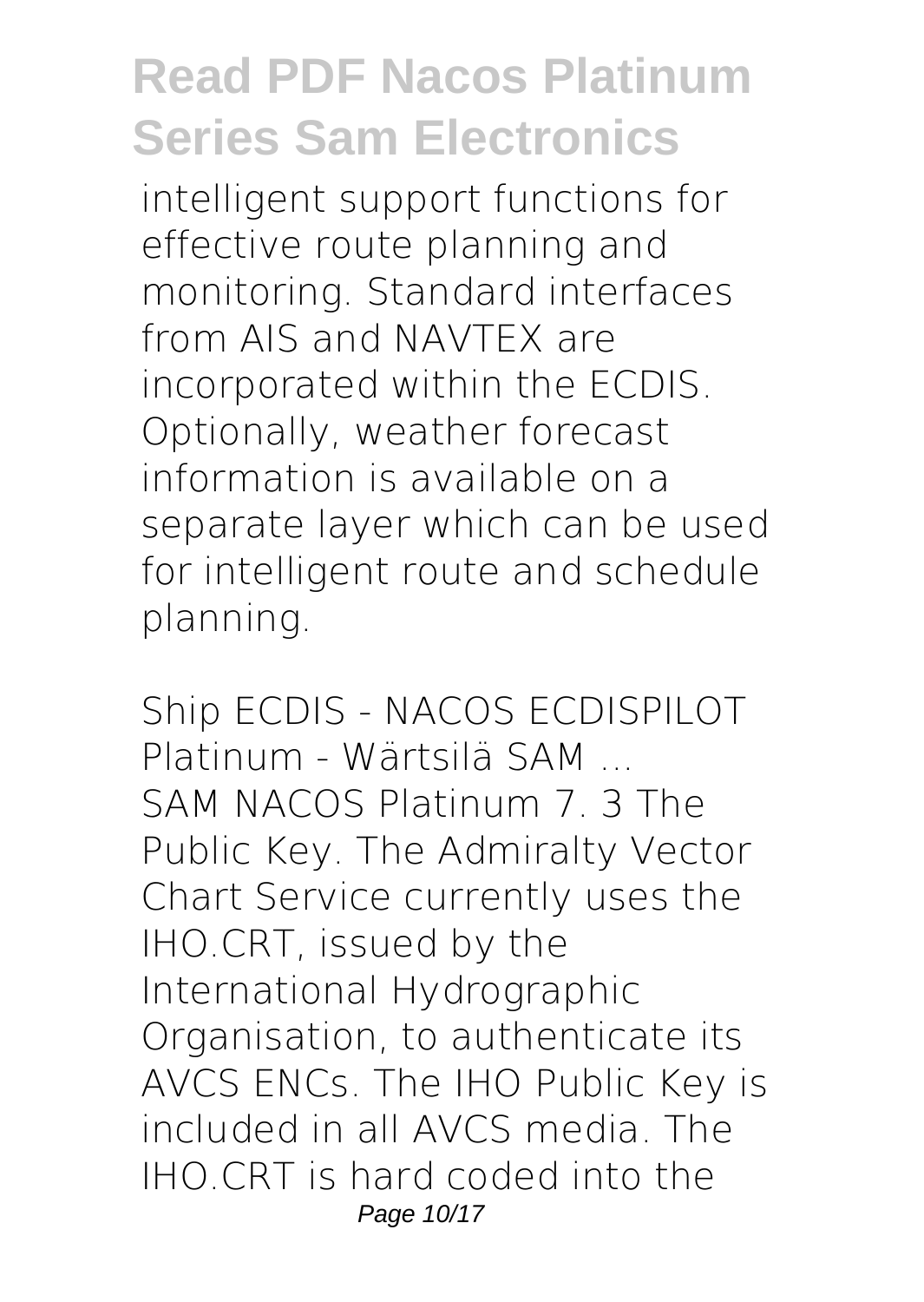SAM ECDISPILOT and cannot be deleted.

**Using the ADMIRALTY Vector Chart Service with the SAM ...** Wärtsilä NACOS Platinum is a costeffective suite of electronic systems covering almost any area within ship automation, propulsion, navigation, power management, dynamic positioning and general alarm and control. Proven in Use. Wärtsilä NACOS Platinum is applicable to any ship, irrespective of size or type.

**Wärtsilä NACOS Platinum integrated vessel control system** Wärtsilä NACOS MULTIPILOT Platinum. A MULTIPILOT work station combines all navigational Page 11/17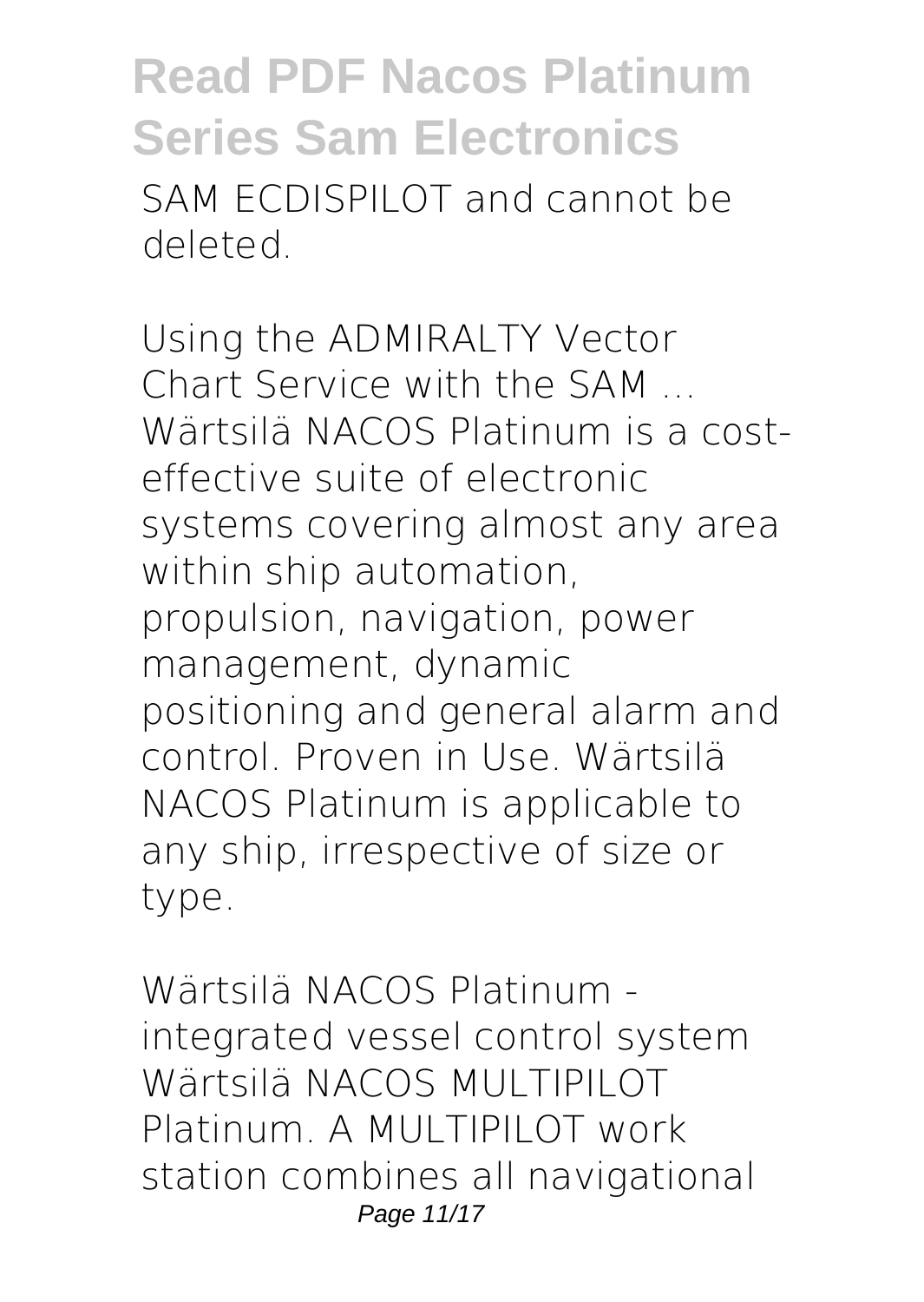tools, including RADARPILOT, ECDISPILOT, CONNINGPILOT, TRACKPILOT and even an integrated DP/joystick control and automation into a single, compact work station. It is the universal solution providing all information for the reliable, safe and easy operation of a vessel.

**Wärtsilä NACOS Multipilot Platinum - compact work station** Our propulsion control system Wärtsilä NACOS PCS Platinum draws upon all our experience in the marine market and know-how from thousands of installations. The result is a highly flexible system, built from proven and variable software control functions designed to meet the demands of the modern sea-going Page 12/17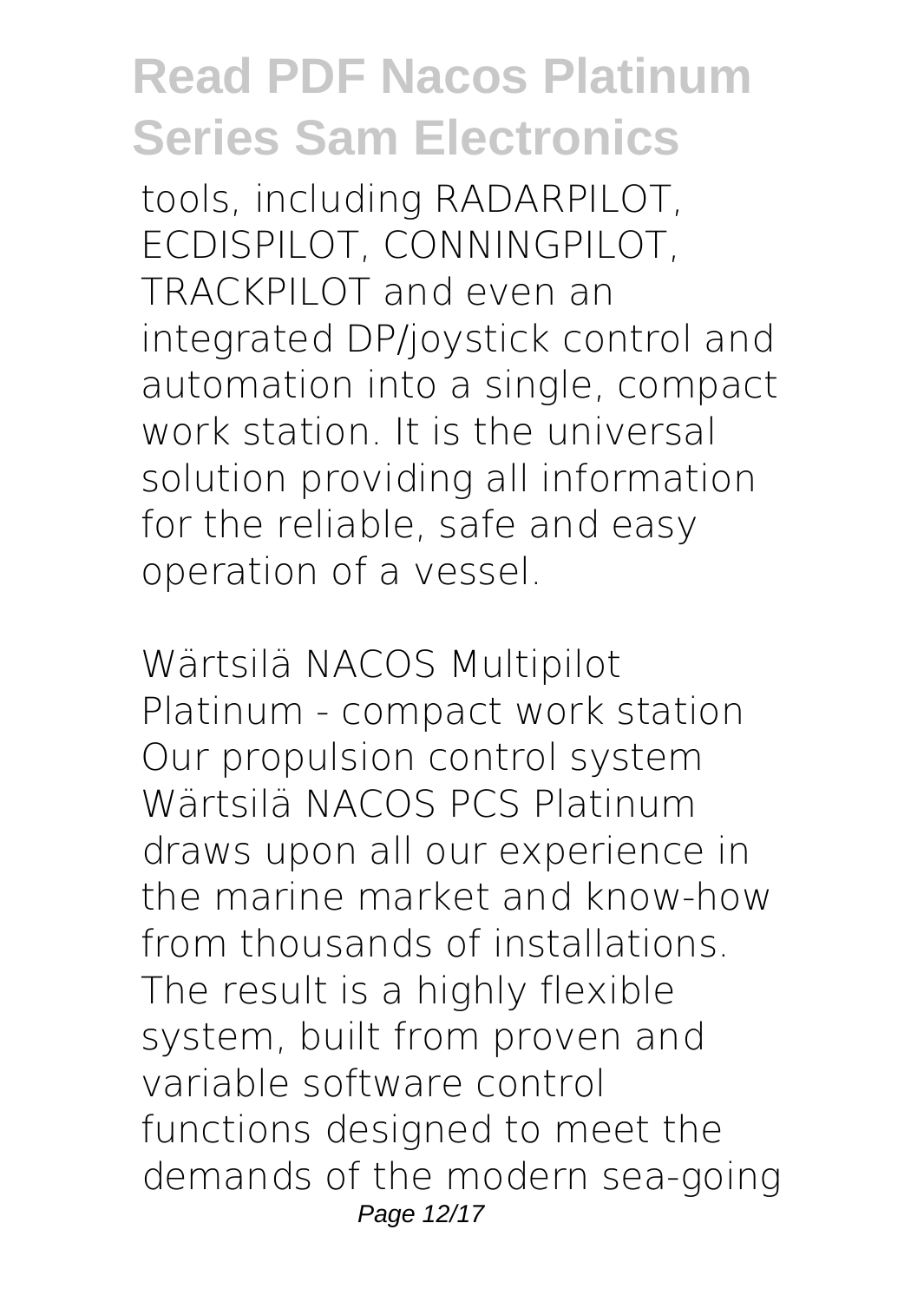**Propulsion control system - NACOS PCS Platinum - Wärtsilä ...** 301 Moved Permanently. nginx

**www.hort.iastate.edu** SAM Electronics Platinum series is the ultimate choice in modern navigation equipment. Following extensive research into user require-ments, a unique ergonomic design provides new levels of user-friendliness and functionality. MULTIPILOT Platinum underlies such flexibility through the integration of radar, ECDIS, conning

**MULTIPILOT - ratelmak** The forward-looking capabilities of FarSounder's navigation Page 13/17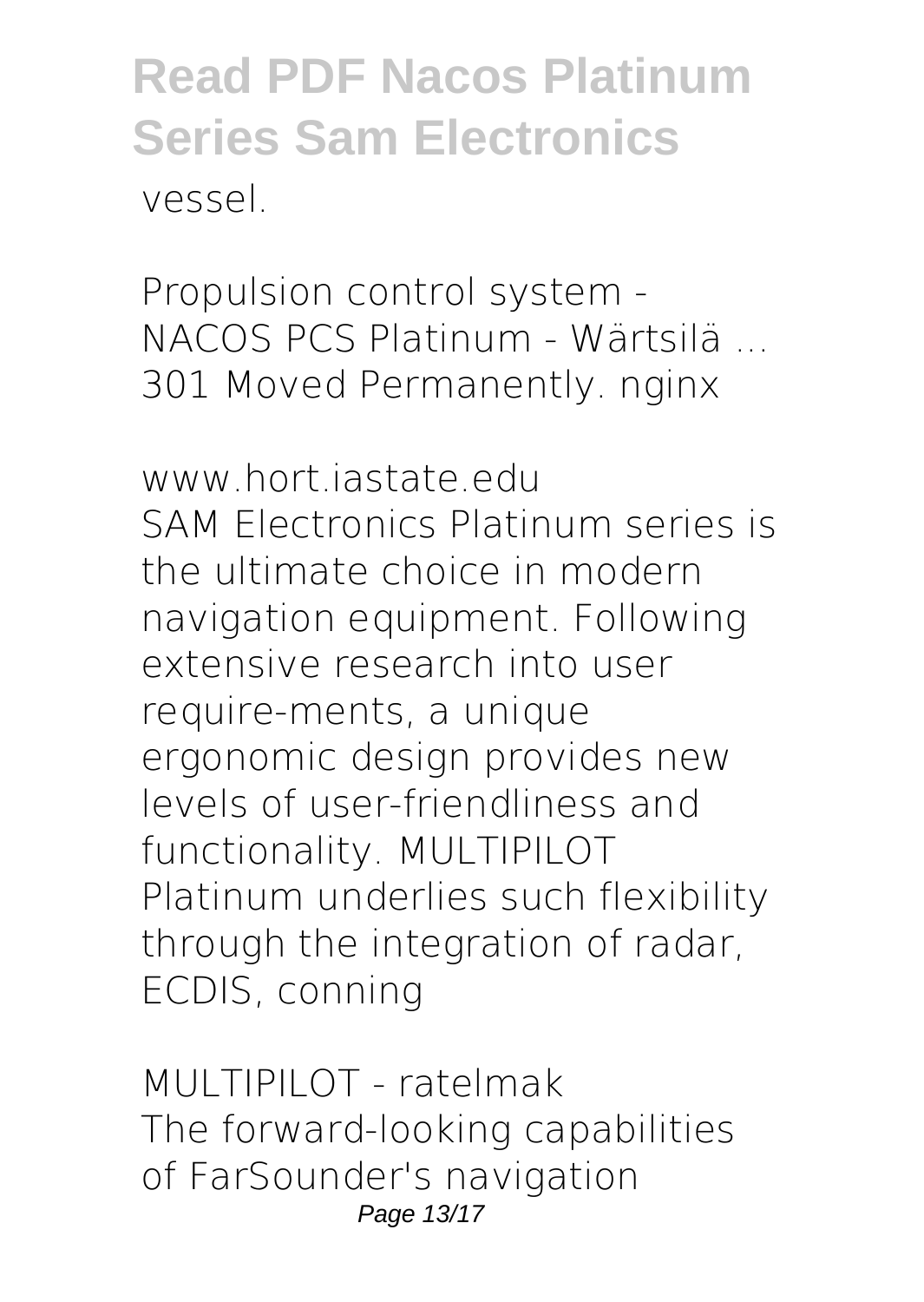products add a new dimension of situational awareness to the NACOS Platinum Series. Cheryl M. Zimmerman, FarSounder's CEO, explained that after working with Wärtsilä SAM Electronics for many years on common navigation projects, this integration will be opening new opportunities for both companies.

**FarSounder 3D Sonar Integrated into Wärtsilä SAM ...** NACOS Platinum Series The Captain´s First Choice Ships are larger, traffic denser and time for important decision making even less. Thus, infor-mation management is the No.1 issue for 21st century navigation. Wärtsilä SAM Electronics new Platinum series radar provides the Page 14/17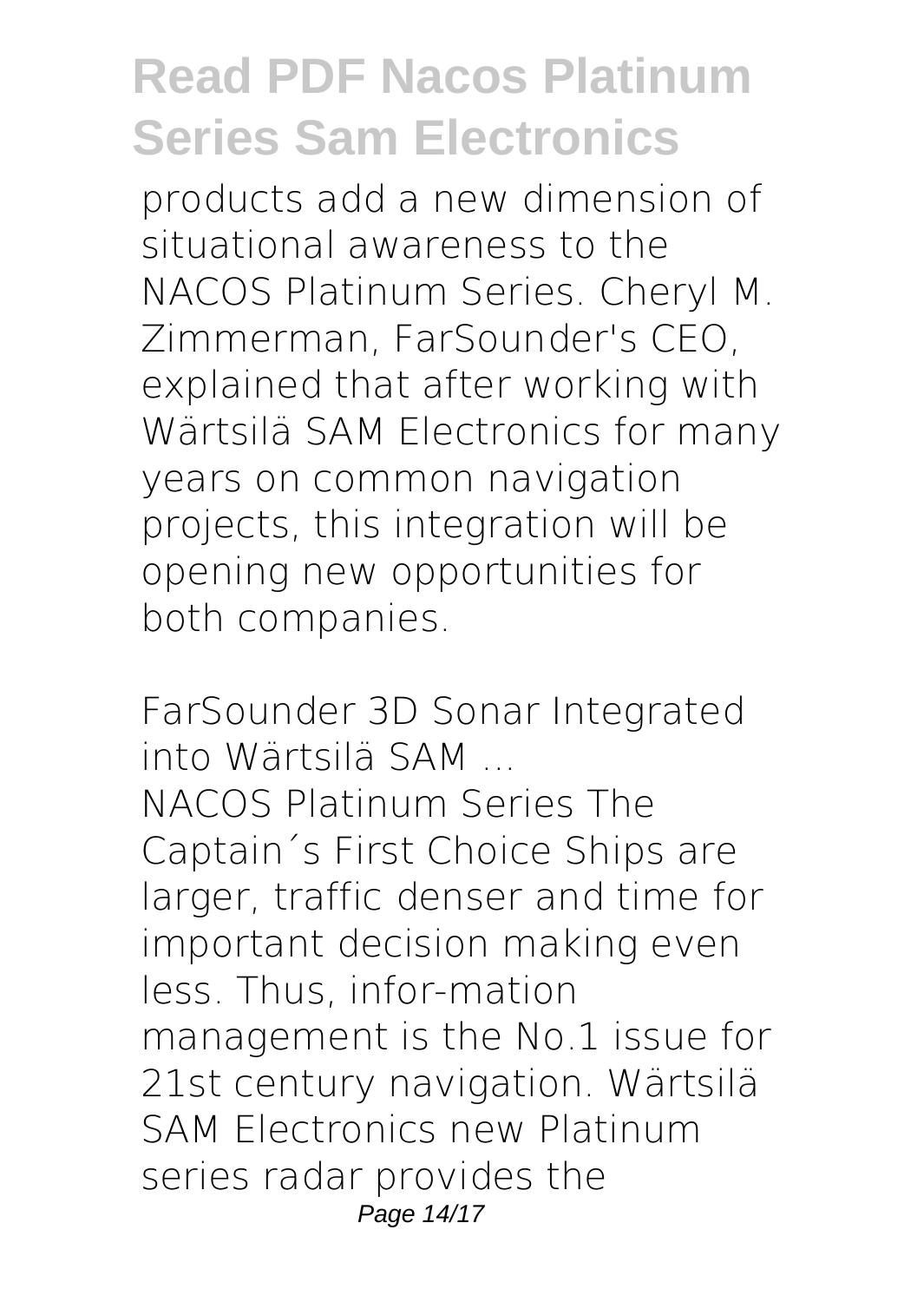navigator with the right information for the right decision at

**RADARPILOT - Everthron Marine** one. Merely said, the nacos platinum series sam electronics is universally compatible as soon as any devices to read. If you have an eBook, video tutorials, or other books that can help others, KnowFree is the right platform to share and exchange the eBooks freely.

**Nacos Platinum Series Sam Electronics** New NACOS PLATINUM Series VCS. SAM Electronics, an L-3 Communications company, announces the release of its newest Vessel Control System, Page 15/17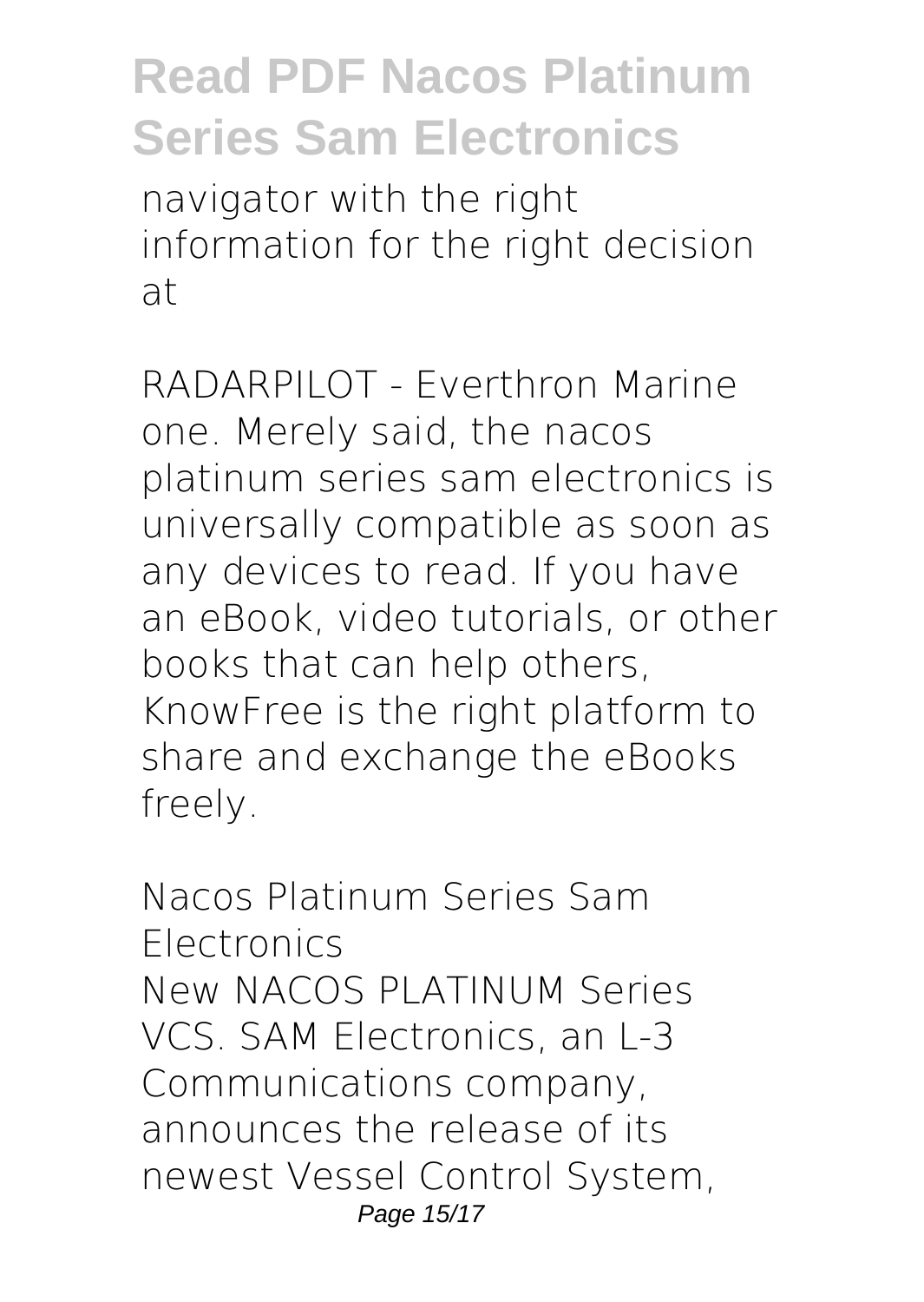the NACOS (Navigation Automation Control System) Platinum Series, a complete series of next-generation navigation, automation and control systems. Jointly developed by SAM Electronics, Lyngsø Marine of Denmark and L-3 Valmarine of Norway, the series ...

**New NACOS PLATINUM Series VCS | Yellow & Finch Publishers** The SAM Electronics ECDISPILOT Platinum exceeds these demands as the ultimate navigator's tool for route planning, monitoring and manoeuvring. A comprehensive variety of support functions is offered via intelligent information management and all in a userfriendly ergonomic design. Page 16/17